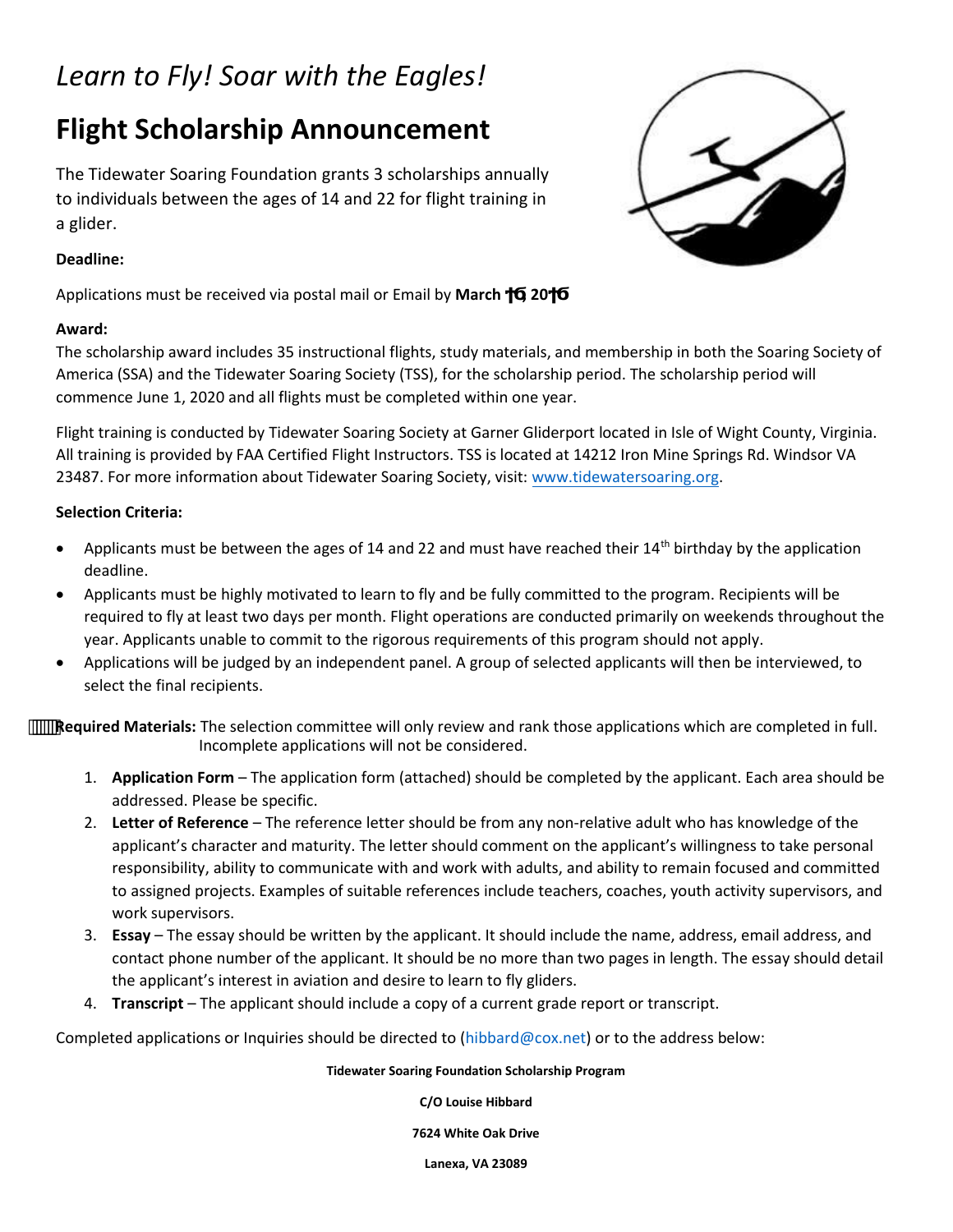#### **TIDEWATER SOARING FOUNDATION SCHOLARSHIP APPLICATION**

### 1. Personal information:

| Name:                       |  |
|-----------------------------|--|
| Address:                    |  |
|                             |  |
|                             |  |
| Home Phone Number:          |  |
| Email Address:              |  |
| Date of Birth:              |  |
| Name of Parent or Guardian: |  |

#### 2. Academic information:

| Name of current school:           |  |
|-----------------------------------|--|
| Current grade or years completed: |  |

## 3. Describe any aviation-related experience/involvement:

## 4. List all extracurricular activities:

| <b>School Clubs:</b>         |  |
|------------------------------|--|
| <b>School Sports:</b>        |  |
| Church and Youth Groups:     |  |
| <b>Volunteer Activities:</b> |  |
| Work Responsibilities:       |  |